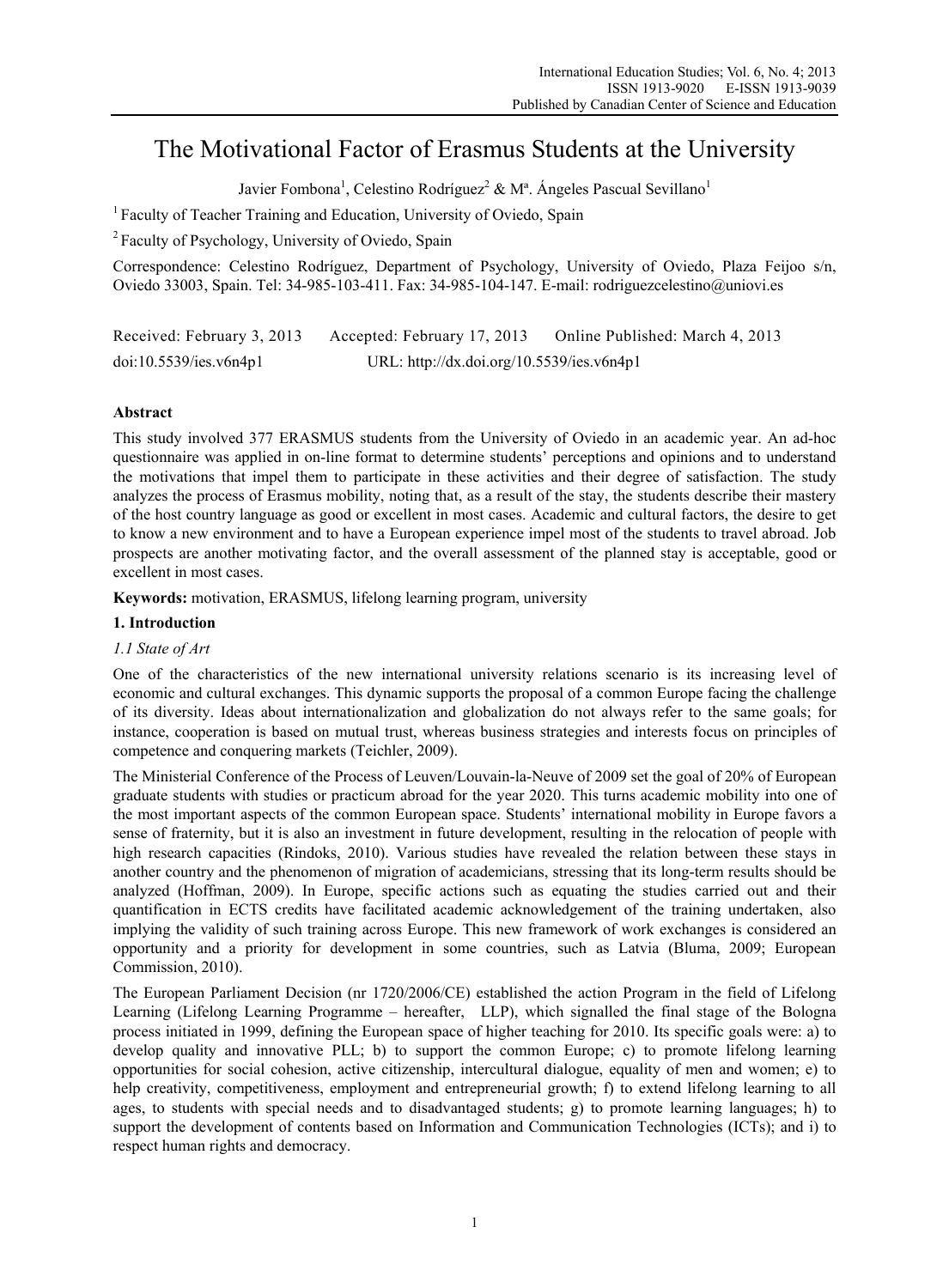The new European framework in the year 2020 is grounded on the institutions of higher education; they will be the impellers of the society of knowledge and will contribute to training the active population. For this purpose, higher teaching has been made uniform (Commission of the European Communities, 2006) and (Commission of the European Communities, 2009a and 2009b), with the following changes:

- Curricular: a system of three cycles (degree, master, doctorate), learning based on competence, flexible learning itineraries, acknowledgement of qualifications and competences, and mobility.

- Management reformation: autonomy and responsibility of the institutions.

- Funding reformation: diversification of income, enrolment fees, equitable assistance, and specific funding of the EU.

The goals of the LLP now focus on a new strategy for European development for 2020: sustainable growth, advanced knowledge, united citizenship in its society, and access to lifelong learning as a formula against unemployment. The strategic goals promote academic mobility and the increase of the quality and efficacy of education to improve levels of occupational insertion. In this sense, we underline the acknowledgement of the qualifications and flexible learning itineraries, as well as the acquisition of key transversal competences and the association with business and labour spheres (European Union Council, 2009).

Erasmus is the subprogram of Higher Teaching and Higher Professional Training. Its international cooperative actions have made it the most important program in the history of humanity, according to the Commissioner of Education and Culture of the European Union (Reding, 2004). In the EAC/49/10 of 2011 summons, a total of 1,065 million euros was granted, an increase of 4.6% over the previous year. Subsequently, specification of aids granted to each country has varied according to factors such as the type of project or the number of participant countries. Student mobility involved 213,266 people distributed among the twenty-seven states of the European Union, Iceland, Liechtenstein, Norway, Switzerland, Croatia, and Turkey.

The specific Erasmus goals (European Parliament, 2006) promote the attainment of a European Space for Higher Education by reinforcement of training and innovation. The operational goals are as follows:

a) To improve students' and teachers' mobility in Europe qualitatively and quantitatively, achieving stays for three million people;

b) To improve the quality and volume of multilateral cooperation among European institutions of higher education;

c) To increase the transparency and compatibility of qualifications of higher education and higher professional training;

d) To improve cooperation among educational institutions and businesses;

e) To facilitate the development of tertiary level innovative educational practices, as well as their transfer, even between countries;

f) To support the development of contents, services, pedagogies, and innovative lifelong learning practices based on ICTs.

Decision nº 1720/2006/CE has also set other priorities for Erasmus actions: the organization of Intensive Erasmus Language Courses in minority languages for mobile students, and short Intensive Programs focusing on specific study activities among various universities. In this sense, this activity should be multidisciplinary and oriented towards business studies, social sciences, arts, humanities, languages, law, and the development of business competences.

In this context, the Erasmus subprogram specifies these challenges through the following actions:

- Academic mobility
- Accomplishment of students' practicum and cooperation with businesses
- Courses of minority languages
- Compatibility of qualifications
- Inter-institutional cooperation
- Inclusion of ICTs
- Intensive training programs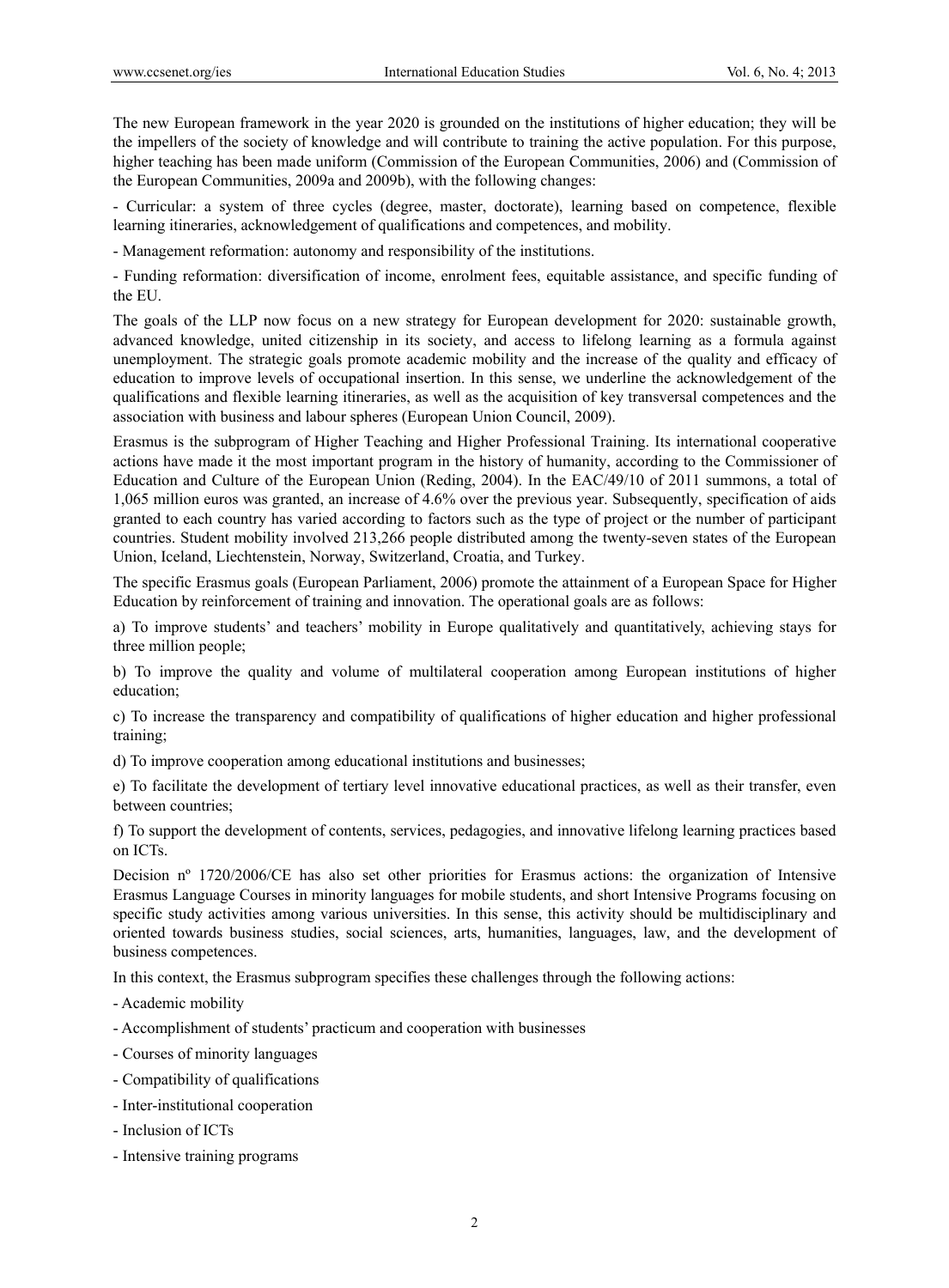# *1.2 Aim and Hypotheses*

In view of the promotion of such mobility, it is suggested that we should observe students' responses and determine whether they accept the proposals of the Erasmus program (Makal, 2007). Thus, according to these guidelines, the goal of this study is to determine whether these directives are present in the perceptions and motivations that impel students from a Spanish university to participate in these LLP actions during their Erasmus stay.

# **2. Method**

# *2.1 Participant Characteristics*

The University of Oviedo is a higher public institution with 24.890 students enrolled. A total of 377 students went abroad with the Erasmus program during the academic year 2009/2010, of whom 157 were male and 220 were female (Table 1). Most of the students were from the region of Asturias, although a small percentage of students came from the bordering regions (Castilla-León, Galicia, and Cantabria).

| Age in<br>years | $%$ of<br>the<br>sample | Educational area of<br>provenance        | $%$ of the<br>sample | Destination<br>(country) | $%$ of the<br>sample | Teaching<br>language | $%$ of<br>the<br>sample |
|-----------------|-------------------------|------------------------------------------|----------------------|--------------------------|----------------------|----------------------|-------------------------|
| 22              | 10.8                    | <b>Business</b><br>administration        | 18.5                 | Italy                    | 21.2                 | English              | 64.5                    |
| 23              | 20.7                    | Biology and<br>biochemistry              | 6.53                 | England                  | 19.0                 | Italian              | 15.1                    |
| 24              | 20.7                    | Education                                | 6.25                 | Germany                  | 11.2                 | German               | 12.7                    |
| 25              | 16                      | Law                                      | 5.4                  | France                   | 8.2                  | French               | 12.2                    |
| 26              | 13.3                    | Electronics and<br>automation            | 4.54                 | Bulgaria                 | 6.0                  | Portuguese           | 1.86                    |
| 27              | 7.4                     | Economics                                | 3.4                  | Poland                   | 4.7                  | Danish               | 1.33                    |
| 28              | 6.3                     | History and<br>archaeology               | 1.7                  | Norway                   | 4.2                  | Finnish              | 1.06                    |
| 29              | 2.2                     | Electricity and<br>energy                | 0.56                 | Sweden                   | 3.6                  | Turkish              | 1.06                    |
| 30              | $1.1\,$                 | Nursing, obstetrics<br>and physiotherapy | 0.56                 | Holland                  | 3.0                  | Czech                | 0.8                     |
| 31              | 0.5                     | Arts                                     | 0.29                 | Austria                  | 2.7                  | Spanish              | 0.8                     |
| 35              | 0.2                     | Odontology studies                       | 0.29                 | Czech<br>Republic        | 2.6                  | Greek                | 0.8                     |
| 38              | 0.56                    | Languages and<br>Philology               | 9.94                 | Denmark                  | 2.5                  | Polish               | 0.53                    |
| 46              | 0.20                    | Earth Sciences                           | 4.82                 | Portugal                 | 2.4                  | Russian              | 0.27                    |
|                 |                         | <b>Statistics</b>                        | 0.85                 | Belgium                  | 2.0                  | Norwegian            | 0.27                    |
|                 |                         |                                          |                      | Greece                   | 1.5                  |                      |                         |
|                 |                         |                                          |                      | Ireland                  | 1.2                  |                      |                         |
|                 |                         |                                          |                      | Norway                   | 1.2                  |                      |                         |
|                 |                         |                                          |                      | Hungary                  | 0.9                  |                      |                         |
|                 |                         |                                          |                      | Turkey                   | 0.9                  |                      |                         |
|                 |                         |                                          |                      | Slovakia                 | $0.8\,$              |                      |                         |
|                 |                         |                                          |                      | Lithuania                | 0.3                  |                      |                         |
|                 |                         |                                          |                      | Slovenia                 | 0.3                  |                      |                         |

Table 1. Demographic characteristics of the sample and requested destination

## *2.2 Assessment Instrument*

The questionnaire we used was available through the institutional website of the University of Oviedo and it was completed after the students had returned. In the questionnaire, students were requested to reveal their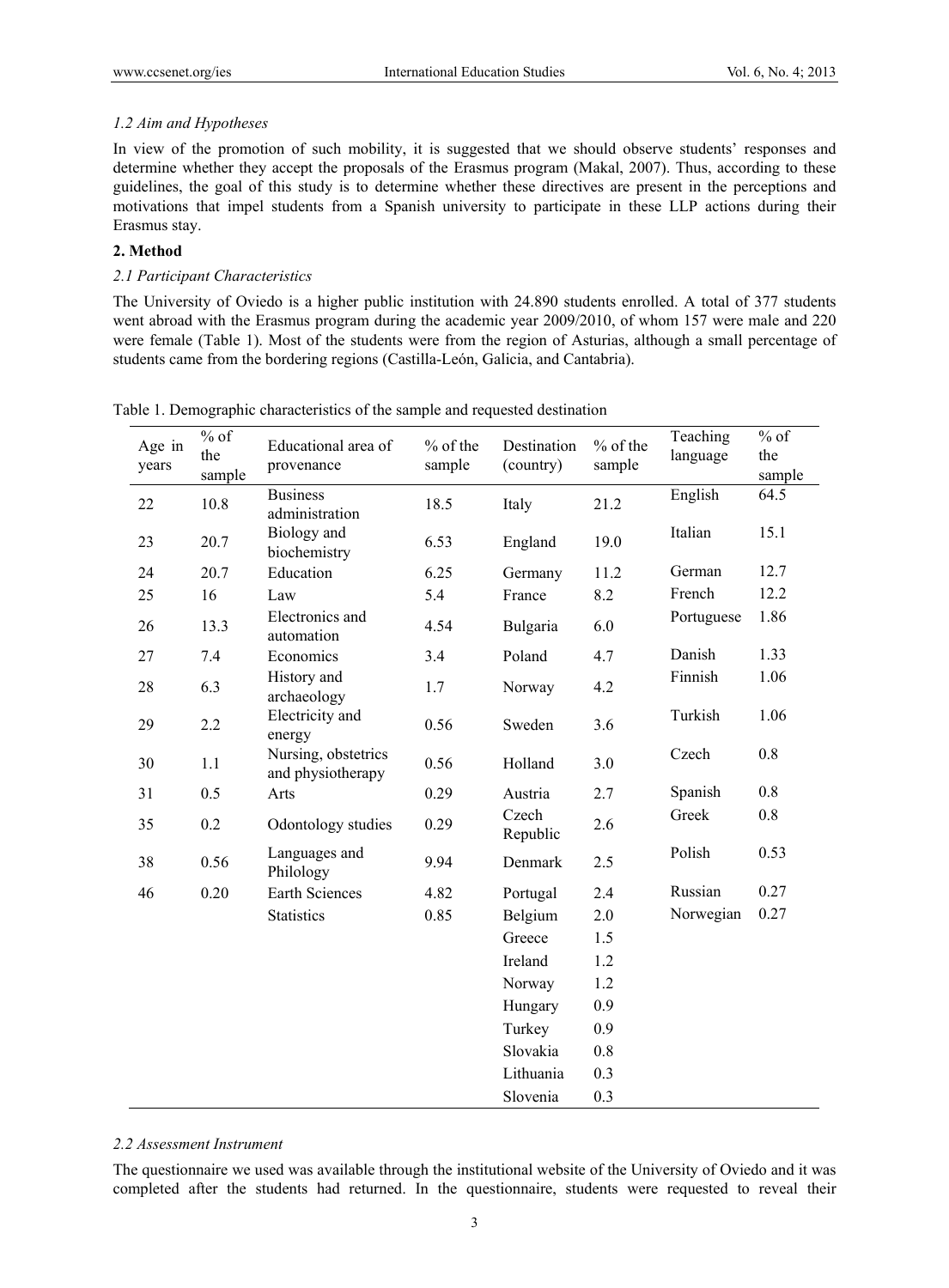impressions and motivations about their Erasmus stay both through closed-ended and open-response questions. The questions were divided into 10 sections. For more information and questionnaire format is available in the website: http://www.uniovi.net/zope/organosgobierno/unipersonales/vicerrectorados/vicd/encuestas/Erasmus

The initial data referred to the identification of the surveyed student (name and surnames, ID, sex, city of origin, area of studies, and e-mail address). In this way, the data is linked to the specific person who did the student exchange, increasing response reliability.

The rest of the questionnaire includes 35 items, grouped into the following categories:

- Support and information
- Accommodation and infrastructures
- Academic aspects
- Language
- Economic aspects
- Personal experience.
- *2.3 Design and Data Analysis*

An *ex post facto* design was used to determine the perceptions and motivations that impel students from a Spanish university to participate in these LLP actions during their Erasmus stay. The data obtained were analysed by means of individual descriptive and quantitative analysis

#### *2.4 Variables*

To determine the European directives of the LLP, this study was based on the European normative published to this effect, as well as on the annual reports and statistics published by the European Commission and other literature on international mobility from the European Union. Derived from content analysis of these legislative texts, we observe that this European program pursues the following main goals, LLP directives: *Academic and professional results of the mobility, Quality and universalization of Learning, Conception of community and European cohesion, language issues, and Flexibility and academic equivalences.* 

For this purpose, these six aspects were selected as variables to be quantified in the perceptions and motivations of the students to go abroad on an Erasmus student exchange, in addition to the global impact of the experience.

#### **3. Results**

# *3.1 Global Impact of the Experience*

The global actions of the Erasmus program were positively rated in 90.4% of the cases. Moreover, the duration of the stay was considered adequate or even short in 98% of the cases, and it was considered academically acceptable, good, or excellent (86.2%), with positive personal rating reaching 91.4% (Table 2).

| Personal appraisal of the stay | Responses | $\frac{0}{0}$ | Academic rating of the stay                           | Responses | $\frac{0}{0}$ |
|--------------------------------|-----------|---------------|-------------------------------------------------------|-----------|---------------|
| Negative                       |           | 0.27          | Negative                                              | 6         | 1.59          |
| Poor                           |           | 0.27          | Poor                                                  | 16        | 4.24          |
| Acceptable                     | 88        | 23.3          | Acceptable                                            | 88        | 23.3          |
| Good                           | 100       | 26.5          | Good                                                  | 125       | 33.2          |
| Excellent                      | 157       | 41.6          | Excellent                                             | 112       | 29.7          |
| Global assessment of the stay  | Responses | $\%$          | Personal rating of the duration of the<br>stay abroad | Responses | $\frac{0}{0}$ |
| Negative                       | 2         | 0.53          | Adequate                                              | 305       | 81            |
| Poor                           | 4         | 1.06          | <b>Short</b>                                          | 64        | 17            |
| Acceptable                     | 13        | 3.45          | Long                                                  | 7         | 2             |
| Good                           | 206       | 54.6          |                                                       |           |               |
| Excellent                      | 122       | 32.4          |                                                       |           |               |

|  |  |  |  | Table 2. Global results and impact of the ERASMUS stay |
|--|--|--|--|--------------------------------------------------------|
|--|--|--|--|--------------------------------------------------------|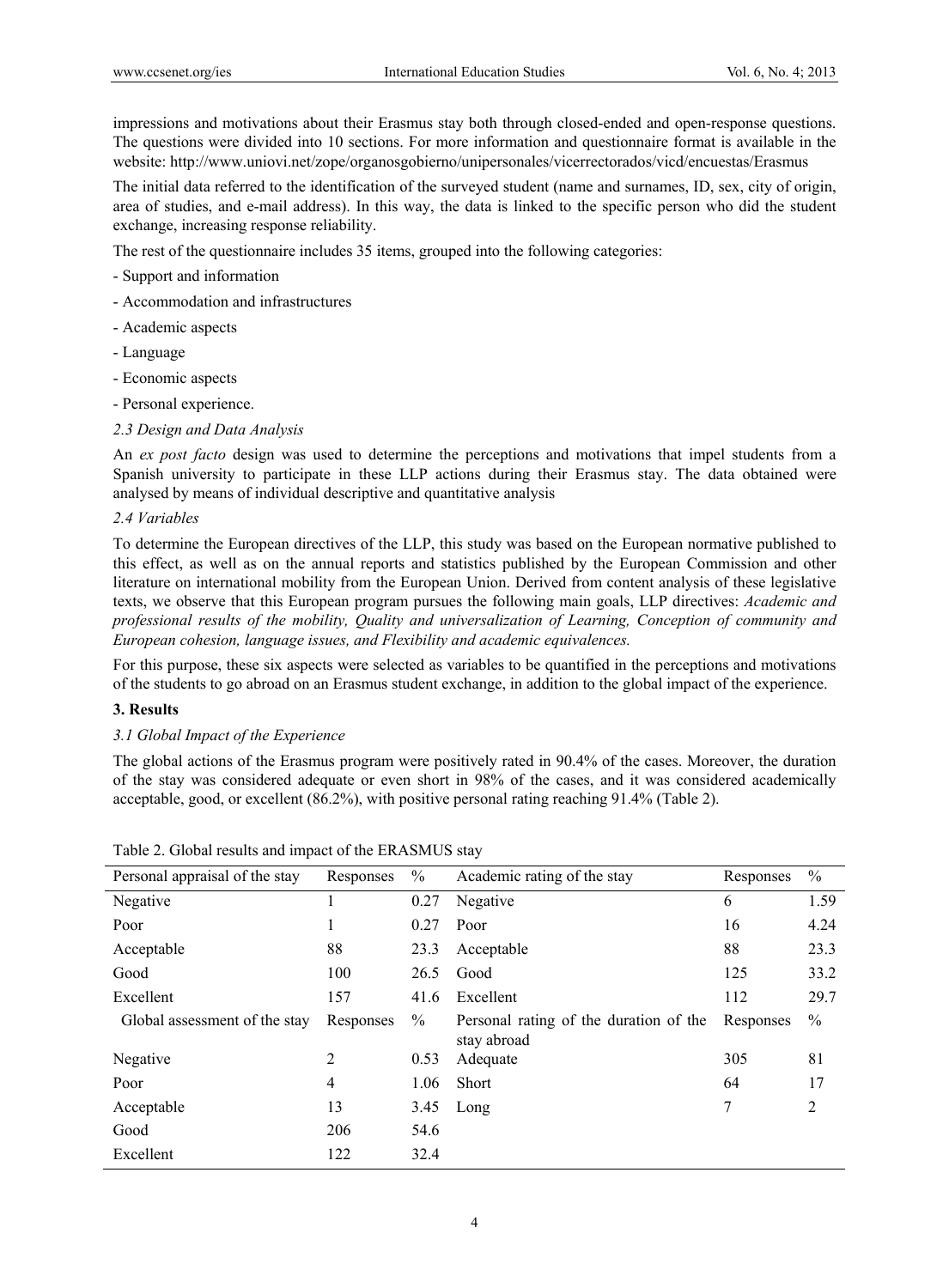*3.2 Analysis of the Impact of the LLP Directives in the ERASMUS Students of the University of Oviedo Academic and Professional Results of the Exchange* 

The students' own motivation, which impels them to obtain academic and professional benefits, can be considered an intrinsic stimulus (Table 3). The open questions revealed the motivational factor of mastering a new language in 56% of the responses. To a lesser extent, students refer to knowledge of a new educational methodology (14.9%), achieving an independent life (10.2%), personal development (6.8%), and increased job options (4%).

| Table 3. Motivational factors of the participants in the ERASMUS program |  |
|--------------------------------------------------------------------------|--|
|--------------------------------------------------------------------------|--|

| Factors that motivated the student Responses |     | $\frac{0}{0}$ |
|----------------------------------------------|-----|---------------|
| to go abroad                                 |     |               |
| European experience                          | 203 | 53.8          |
| Academic                                     | 195 | 51.7          |
| Cultural                                     | 190 | 50.4          |
| A new foreign environment                    | 167 | 44.3          |
| Career planning                              | 102 | 27.1          |
| Friendships                                  | 38  | 10.1          |

# *3.3 Quality and Universalization of Learning*

To appraise the impact of this pattern on the students, we quantified two factors: the extrinsic positive reinforcement of the Informative Support and the influence of the Economic Support.

*Informative Support.* This is a sensitizing action for all students, which is carried out through informative meetings, and broadcast through the institutional website and systematic emailing of information. It presents the appeal of student exchange related to the advantages of the LLP. Moreover, personal issues such as generating an international dimension of one's CV, helping to find work, consolidating a second language, and getting to know another institution and culture, are also presented. This information is considered acceptable, good or excellent in 78.7% of the cases (Table 4).

|  |  |  |  |  |  |  |  | Table 4. Results detected for the extrinsic factor informative support |
|--|--|--|--|--|--|--|--|------------------------------------------------------------------------|
|--|--|--|--|--|--|--|--|------------------------------------------------------------------------|

| Your source of general<br>information and of the study<br>program at your destination<br>was | Responses | $\frac{0}{0}$ | When you arrived at your<br>destination institution, you<br>were offered                             | Responses      | $\%$          |
|----------------------------------------------------------------------------------------------|-----------|---------------|------------------------------------------------------------------------------------------------------|----------------|---------------|
| Institution of origin                                                                        | 210       | 55.7          | Welcome act                                                                                          | 158            | 41.9          |
| <b>Destination Institution</b>                                                               | 141       | 37.4          | Informative session                                                                                  | 155            | 41.1          |
| Internet                                                                                     | 188       | 49.9          | Orientation program                                                                                  | 94             | 24.9          |
| Other                                                                                        | 34        | 9.02          | During your stay, reception<br>acts were organized                                                   | Responses      | $\frac{0}{0}$ |
| The utility of this information<br>was                                                       | Responses | $\frac{0}{0}$ | Yes                                                                                                  | 310            | 82            |
| Negative                                                                                     | 4         | 1.06          | No                                                                                                   | 68             | 18            |
| Poor                                                                                         | 46        | 12.2          | You received adequate<br>support from the institution of<br>origin or the destination<br>institution | Responses      | $\frac{0}{0}$ |
| Acceptable                                                                                   | 138       | 36.6          | Negative                                                                                             | $\overline{4}$ | 1.06          |
| Good                                                                                         | 140       | 37.1          | Poor                                                                                                 | 40             | 10.6          |
| Excellent                                                                                    | 19        | 5.04          | Acceptable                                                                                           | 109            | 28.9          |
| Did not reply                                                                                | 21        | 5.57          | Good                                                                                                 | 169            | 44.8          |
|                                                                                              |           |               | Excellent                                                                                            | 25             | 6.63          |
|                                                                                              |           |               |                                                                                                      |                |               |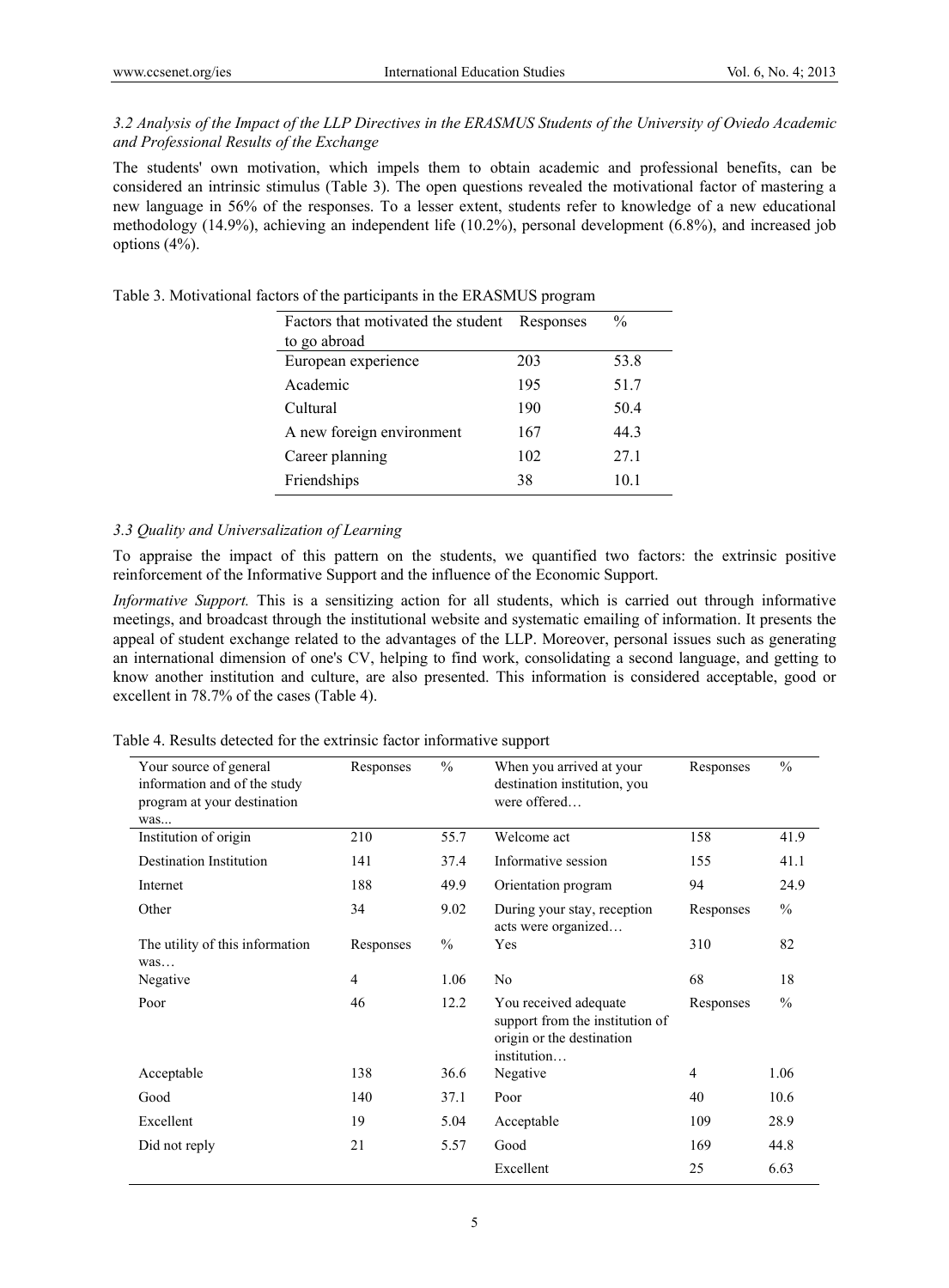*Economic support* Financial aid can be considered, a priori, an indeterminate factor of influence because it can be a stimulus in the case of a comfortable economic situation or a difficulty in more disadvantaged situations, as economic support is variable and is only received after completing the stay.

In these student exchanges, Thorn (2009) differentiated motivation resulting from external and extrinsic reinforcement from intrinsic motivation, considered as the manifestation of the outcome of a personal choice. He also mentions other sources of accidental influence on certain interests that can have positive or negative impact.

The results show that this support partially or totally covers expenses in 63.6% of the cases. Therefore, this aid is complemented by economic support from the family (57% of the cases). The mean expense is between 500 and 700€ for 67.9% of the students, and it mainly involves non-academic goods and services, except for 21% of the cases, who also had to pay for some other type of fees at the host institution. Another motivator is that student of this program do not have to pay registration or enrolment fees at the destination.

## *3.4 Conception of Community and European Cohesion*

The impact of this pattern was appraised by analysis of the level of integration with the host society. Erasmus students find a high level of acceptance in foreign settings. For instance, the students were accommodated in specific university establishments, and in a similar proportion, in homes or with families from the community (Table 5). It is noteworthy that, initially, only 10.1% considered friendship as a motivational goal, but subsequently, 73.8% of the surveyed stated they found the relationship with their local classmates to be acceptable, good, or excellent.

| Type of accommodation during the stay                  | Responses | $\frac{0}{0}$ |
|--------------------------------------------------------|-----------|---------------|
| University                                             | 163       | 43,2          |
| Apartment                                              | 110       | 29,2          |
| Private home                                           | 19        | 5,04          |
| Families and other                                     | 25        | 6,63          |
| provided accommodation                                 | Responses | $\frac{0}{0}$ |
| University office                                      | 156       | 41,4          |
| Friends/family                                         | 28        | 7,43          |
| Private offer                                          | 85        | 22,5          |
| Other ads and Internet                                 | 78        | 20,7          |
| Degree of integration with the local student community | Responses | $\frac{0}{0}$ |
| Negative                                               | $\,8\,$   | 2.12          |
| Poor                                                   | 54        | 14.3          |
| Acceptable                                             | 107       | 28.4          |
| Good                                                   | 128       | 34            |
| Excellent                                              | 43        | 11.4          |

Table 5. Results of the intrinsic stimulus factor immersion in the community

In this sense, in an open question about the most positive aspects of the stay, 34% referred to forging personal links of friendship, and 42.8% mentioned the cultural enrichment of living in another human environment.

#### *3.5 Language Issue*

The language factor can either be a motivator in cases in which the person feels stimulated and able to deal with relationships in another language, or it can be a barrier due to lack of knowledge and fear of not being able to communicate in the destination language. Thus, in the study of Fernández Olmos (2010, p. 118), it is considered a demotivator in 77.8% of the cases, and a stimulator in 68.8%. The process of Erasmus applicant selection hinders the mobility of people with a low language level. The test questions are progressively more difficult, in order to determine the student's level.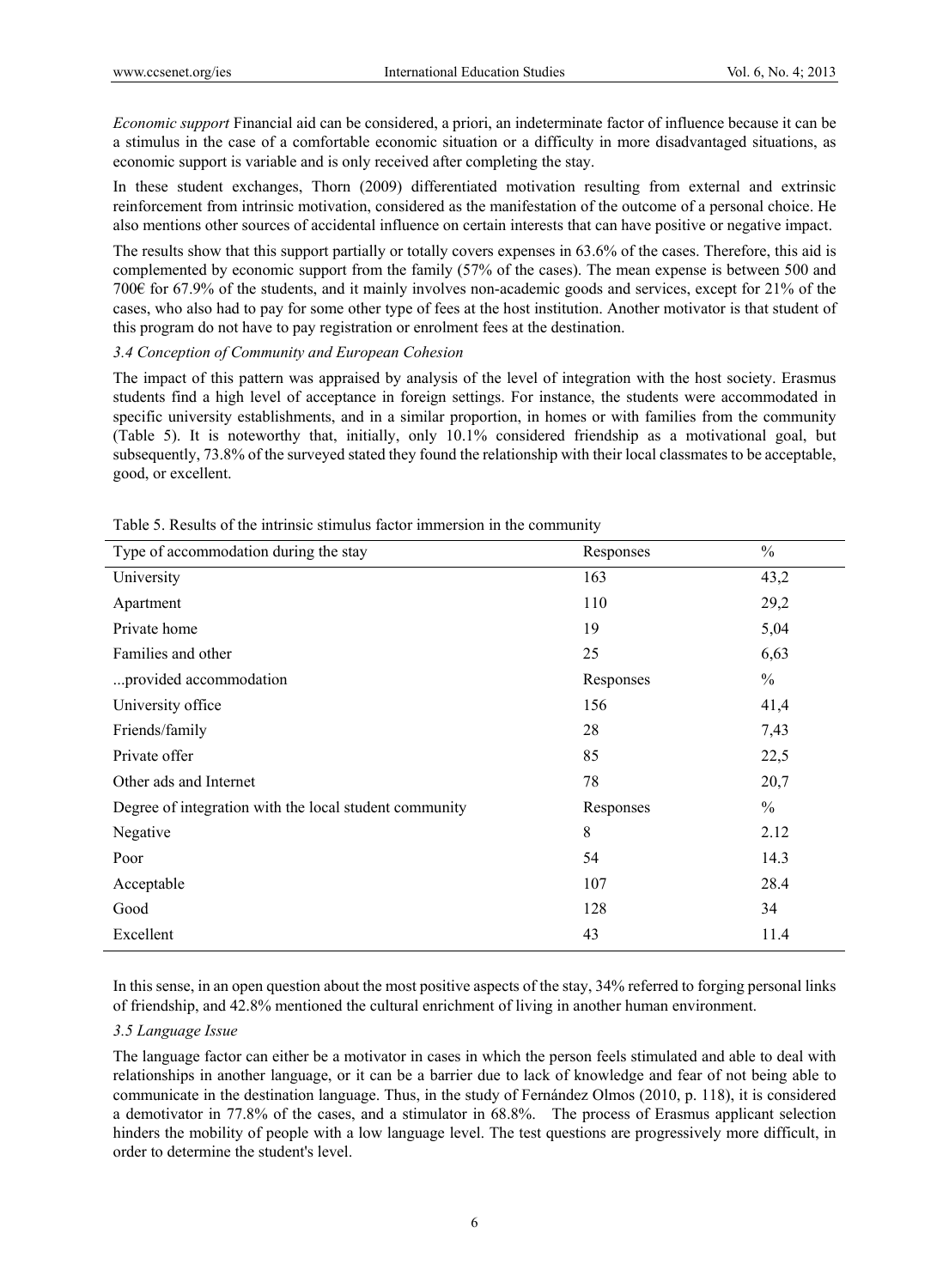The results show that 61% of the students received linguistic training before and/or during their stay abroad. The institution of origin was responsible for these courses in 5% of the cases, the destination institution in 38%, and in 52% of the cases, it was not clear who was responsible for this training.

The open questions show that the language factor is noteworthy in 56% of the cases as one of the most important motivational elements. There is a significant increase in the mastery of the new language after the student exchange. Of the surveyed, 22% stated that their mastery of the language before the stay was poor, but this percentage sank to 1% after the stay. Likewise, before the stay, 25% considered their language level to be good, and this increased to 50% after the stay. The exchange had a positive impact on language, as 7% stated that their mastery was excellent before the stay, and this percentage reached 36% after the stay.

# *3.6 Flexibility and Academic Equivalences*

The degree of flexibility and acknowledgement of the proposed academic studies abroad are considered an influential factor of extrinsic positive reinforcement.

The students decide which subjects they want to study at the destination institution, and they are equated with other subjects from the university of origin, equating the total number of credits and the typology. Changes in the choice of materials at the destination are also accepted after the exchange has begun.

In the study carried out, we verified that, in 91% of the cases, the studies are agreed on before the stay. After returning, the academic equivalence of this period of studies was obtained in 89% of the cases, and in 38%, supplementary credits were obtained upon completing language courses.

## **4. Discussion**

Informative support is a positive stimulus in 78.7% of the cases, and this element is repeated in other countries, as noted by Kirsch and Beernaert (2011) in his analysis of student exchanges in the French community of Belgium, where it also reaches 88%.

In our analysis, it is concluded that the economic support is sufficient (63.6%), which is coherent with that of the study of Kirsch and Beernaert (2011, p. 73). Also, the degree of student integration with the classmates reaches an acceptable, good, or excellent level in 73.8% of the cases, the same amount as that obtained by Kirsch and Beernaert (2011, p. 60) in Belgium. Likewise, the high levels of study equivalence and academic flexibility also coincide.

Some of our results are similar to the work of Fernández Olmos (2010, p. 117), in which the positive motivational factors of these actions are rated: international experience (73.3%) and personal development (66.6%), although, in addition to the factors of Fernández Olmos, job opportunities are considered to a greater extent (66.6%). This author also underlines the following demotivators for mobility: lack of knowledge of the language (77.8%), funding difficulties (75.6%), and difficulties to find adequate accommodation (57.8%).

The climate of personal satisfaction with these programs is high, reaching 91.4% of positive ratings, and, at the academic level, 86.2% of the opinions were satisfactory. These data rise to 97 and 96%, respectively, in the study of Kirsch and Beernaert (2011, p. 101).

Students who participate in these programs have a profile with high academic performance, and this suggests more independence and autonomy over their training context (Arias, et al., 2010, p. 810). This circumstance promotes stimulus and motivation to achieve good academic and professional outcomes from the exchange, and this is confirmed by the results of the initial motivation in the analyzed directive of academic and global outcomes of the stay.

Thorn (2009) described a series of motivators in international student exchange options, such as cultural opportunity, academic development, and economic and professional motivations, interest in human relations, the appeal of the mere fact of travelling and lust for adventure. These factors vary as a function of gender, location, and socioeconomic level. Our data are in accordance with Kirsch and Beernaert (2011) for the case of Belgium, in which the following motivators are noteworthy: practicing a language, foreign adventure, cultural factors, being independent, academic factors, European experience, and professional development. But we coincide with Findlay et al. (2012) in stating that, currently, the theories that explain mobility should address more profound concepts related to individual life plans and the reputation associated with certain destinations. This traces a differential geography of students' interests.

Erasmus involves more than two million people, suggesting the existence of a micro-culture that is positively considered and tends to increase. The noteworthy factors that motivate people to participate in these actions are: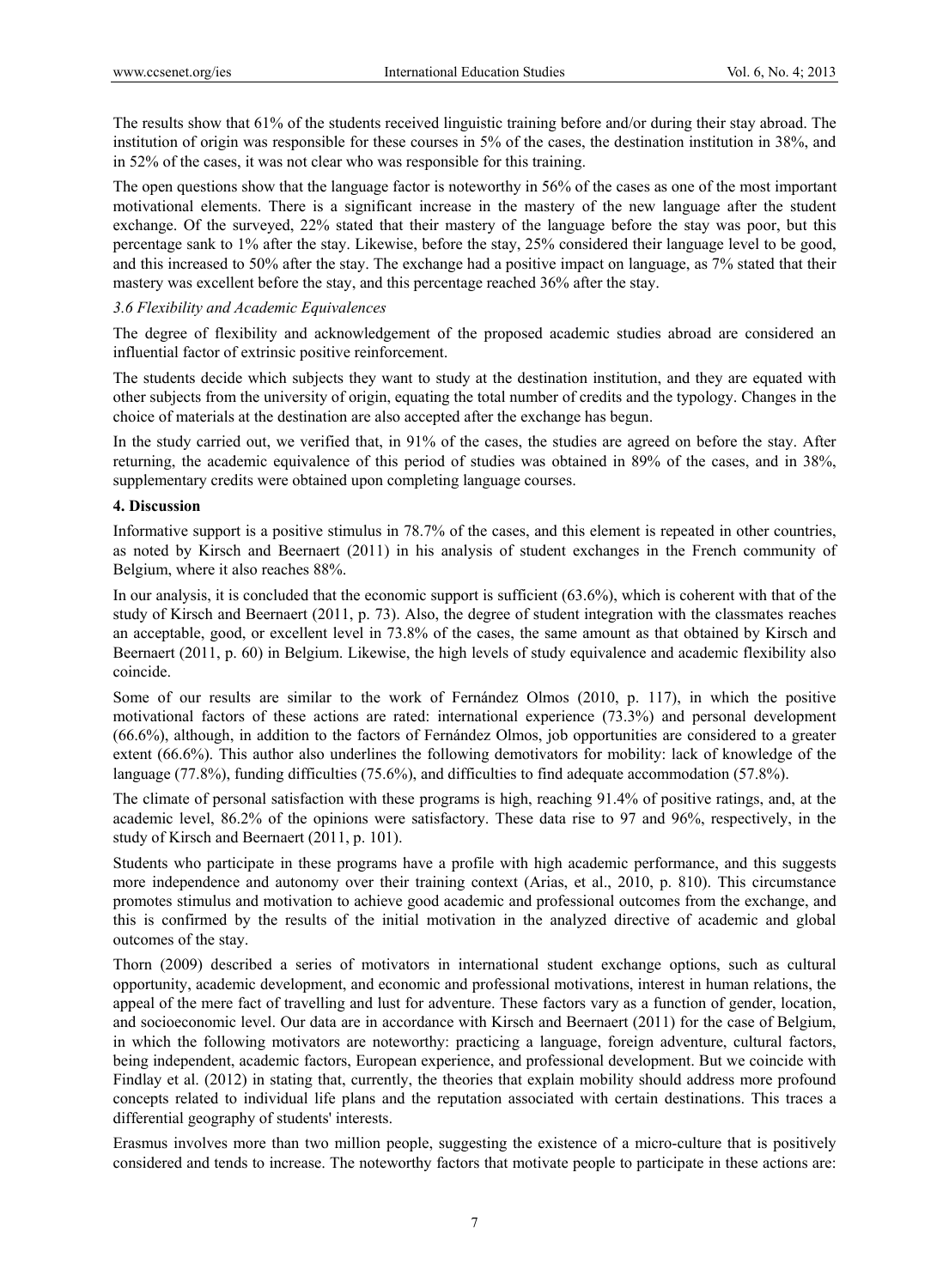learning a language, getting to know a new culture, new people, other ways of teaching, the experience of travelling, forging new friendships, and developing the academic field.

The prior informative activity about the exchanges generates positive expectations. The economic issue is also a decisive element in the initial decisions.

The growing need to develop valid competences for students' professional future is an element that stimulates the creation of a syllabus with European dimensions, especially in the consolidation of a language, mainly English, as well as the creation of opportunities in other academic and professional settings.

Two variables that impel the Erasmus program so it is positively considered are the degree of integration with the local students and the level of acceptance in the host society. This is particularly important in the resulting trinomial: exchange, friendship, and favourable context for development. These circumstances can be a response to the efforts of the administrations to promote the Erasmus actions and to the high levels of economic investment it receives. And it can be the way towards a Europe of solidary citizens, whose development is based on links of cooperation and the creation of a common awareness.

#### **References**

- Arias, J. D., Martínez Vicente, J., Peralta Sánchez, F., & García Berbén, A. (2010). Perception of the teaching-learning process and academic achievement in diverse instructional contexts of Higher Education. *Psicothema*, *22*(4), 806-812.
- Bluma, E. (2009). *Mobility study of ERASMUS integration in education system in Latvia.* Rezekne: Rezekne Higher Educ Inst-Rezeknes Augstskola.
- Commission of the European Communities. (2006). Delivering on the modernisation agenda for universities: Education, research and innovation. Communication from the Commission to the Council and the European Parliament, Brussels, COM(2006) 208 final. Retrieved October 2, 2011, from http://eur-lex.europa.eu/LexUriServ/LexUriServ.do?uri=COM:2006:0208:FIN:ES:PDF
- Commission of the European Communities. (2009a). A new partnership for the modernisation of universities: The EU Forum for University Business Dialogue. *Communication from the Commission to the Council and the European Parliament, Brussels,* COM(2009) 158 final. Retrieved November 6, 2011, from http://ec.europa.eu/education/higher-education/doc/business/com158\_en.pdf
- Commission of the European Communities. (2009b). Report on progress in quality assurance in higher education*. Report from the Commission to the Council, to the European Parliament, to the European Economic and Social Committee and to the Committee of the Regions* COM (2009) 487 final. Retrieved from http://ec.europa.eu/education/higher-education/doc/report09\_es.pdf
- Council of the European Union. (2009). Council conclusions of May 12, 2009, for a strategic framework for European cooperation in Education and training. 2009/C119/02. *Official Journal of the European Union*. Retrieved November 2, 2011, from http://eur-lex.europa.eu/LexUriServ/LexUriServ.do?uri=OJ:C:2009:119:0002:0010:ES:PDF
- European Commission. (2010). *Lifelong Learning Programme. Statistical overview of the implementation of the decentralised actions in the Erasmus Programme in 2007/2008*. Retrieved October 1, 2011, from http://ec.europa.eu/education/erasmus/doc/stat/0708/report.pdf
- European Parliament. (2006). Decision Nº 1720/2006/CE of the European Parliament and of the Council of November 15, 2006, by which an action program in the field of lifelong learning is established. *Official Journal of the European Union*. Strasbourg. 24.11.206. l 327/45
- Fernández Olmos, M. (2010). La movilidad: Sello distintivo del Espacio Europeo de Educación Superior [Mobility: The distinctive sign of the European Space of Higher Education]. *Revista de Formación e Innovación Educativa Universitaria (REFIEDU), 3*(3), 112-124.
- Findlay, A., King, R., Smith, F., Geddes, A., & Skeldon, R. (2012). World class? An investigation of globalisation, difference and international student mobility. *Transactions of the Institute of British Geographers, 37*(1), 118-131. http://dx.doi.org/10.1111/j.1475-5661.2011.00454.x
- Hoffman, D. M. (2009). Changing academic mobility patterns and international migration: What will academic mobility mean in the 21<sup>st</sup> century? *Journal of Studies in International Education*, 13(3), 347-364. http://dx.doi.org/10.1177/1028315308321374